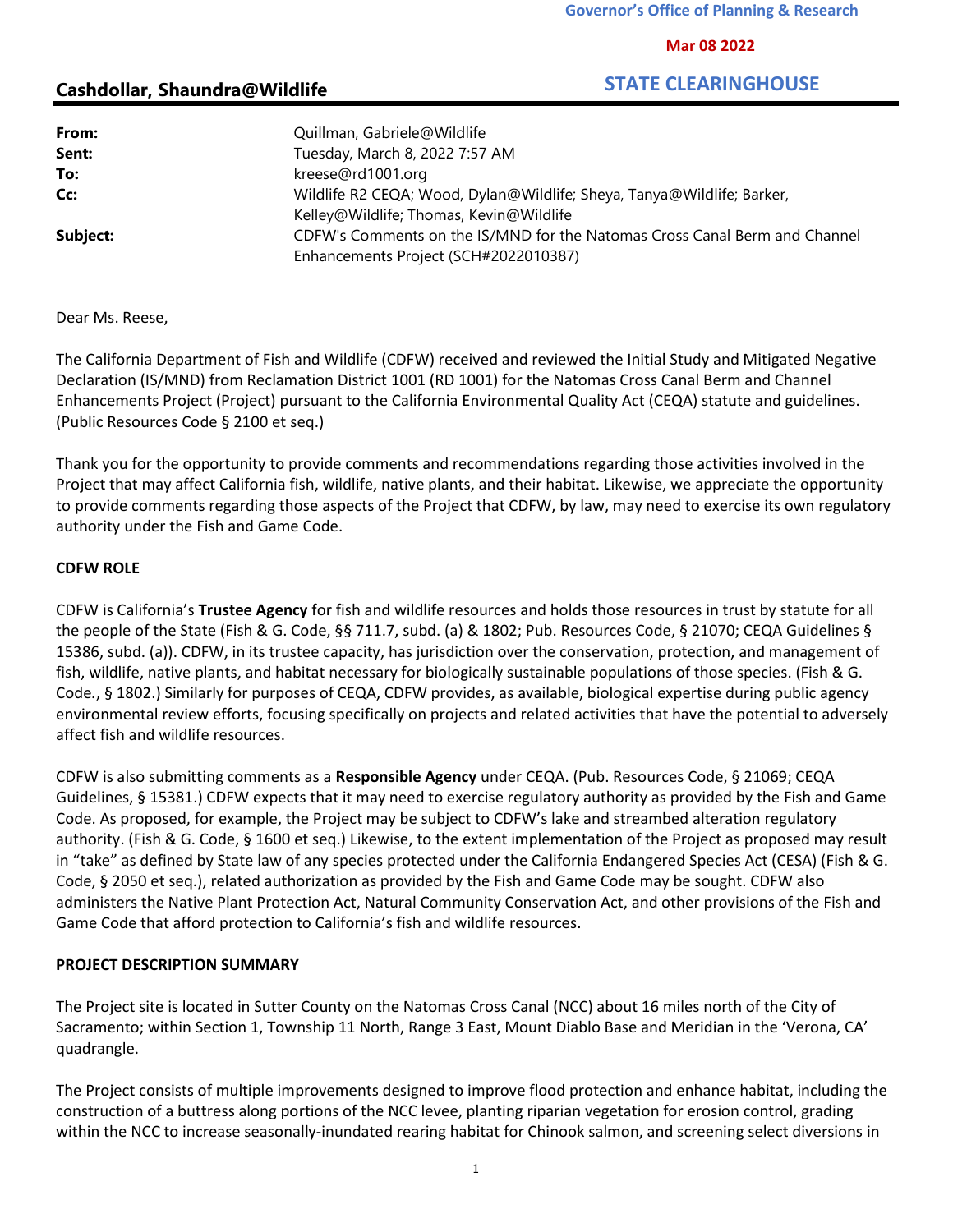the NCC to prevent fish entrainment. Construction will include excavation and placement of fill along an estimated 27,380 feet of the NCC, impacting an approximately 31 acres.

# COMMENTS AND RECOMMENDATIONS

CDFW offers the comments and recommendations below to assist RD 1001 in adequately identifying and, where appropriate, mitigating the Project's significant, or potentially significant, direct and indirect impacts on fish and wildlife (biological) resources. Editorial comments or other suggestions are also included to improve the document.

# California Endangered Species Act

CDFW is responsible for ensuring appropriate conservation of fish and wildlife resources including threatened, endangered, and/or candidate plant and animal species, pursuant to the CESA. CDFW recommends that a CESA Incidental Take Permit (ITP) be obtained if the Project has the potential to result in "take" (Fish & G. Code § 86 defines "take" as "hunt, pursue, catch, capture, or kill, or attempt to hunt, pursue, catch, capture, or kill") of State-listed CESA species, either through construction or over the life of the Project.

Please note that mitigation measures that are adequate to reduce impacts to a less-than significant level to meet CEQA requirements may not be enough for the issuance of an ITP. To issue an ITP, CDFW must demonstrate that the impacts of the authorized take will be minimized and fully mitigated (Fish & G. Code §2081 (b)). To facilitate the issuance of an ITP, if applicable, CDFW recommends the IS/MND include measures to minimize and fully mitigate the impacts to any State-listed species the Project has potential to take. CDFW encourages early consultation with staff to determine appropriate measures to facilitate future permitting processes and to engage with the U.S. Fish and Wildlife Service and/or National Marine Fisheries Service to coordinate specific measures if both state and federally listed species may be present within the Project vicinity.

Section 1.9.2 of the IS/MND states: "CESA listed species have the potential to be affected by the Project, but communication with CDFW 8/6/2020 resulted in the decision that a Memorandum of Understanding will be obtained for this project and that a CESA incidental take permit is not required".

CDFW communicated with Cramer Fish Sciences regarding obtaining a CESA Memorandum of Understanding (MOU) to authorize scientific collecting of Central Valley spring-run Chinook Salmon (Oncorhynchus tshawytscha, SRCS) and Sacramento River winter-run Chinook Salmon (O. tshawytscha) for monitoring associated with the Project in August of 2020. CDFW has the authority to issue CESA MOUs to authorize the import, export, take, or possession of CESA-listed species for scientific, educational, or management purposes. However, a CESA MOU is not the appropriate method to authorize take of CESA-listed species if that take is incidental to construction or other lawful activities. CDFW strongly recommends obtaining a CESA ITP for any potential incidental take of CESA-listed species associated with Project construction activities.

## Giant Garter Snake

Giant garter snake (Thamnophis gigas, GGS) is a State- and federally-listed species with a high potential to occur within the Project area. A review of CDFW's California Natural Diversity Database (CNDDB) revealed recent observations of GGS both within the NCC and in adjacent areas. The IS/MND describes the Project's potential to adversely impact the species by causing harassment, injury, or mortality to individual GGS. To reduce these potential impacts, the IS/MND proposes to implement mitigation measure BIO-4, which includes, but is not limited to, a pre-construction survey for GGS, worker environmental awareness training, installation of wildlife exclusion fencing, limiting construction activity within 200 feet of potential GGS habitat to May 1 – October 1, and revegetating temporarily-impacted areas after construction. However, CDFW does not concur that BIO-4 would reduce impacts to GGS to less-than-significant because (1) there is a high risk of take even with implementation of BIO-4; and (2) temporary and permanent habitat impacts may significantly adversely impact the local GGS population.

Limiting construction activity to the period when GGS are more likely to be active and above-ground (May 1 -October 1) reduces the potential for ground-disturbing activities to injure or kill GGS while they are in burrows or other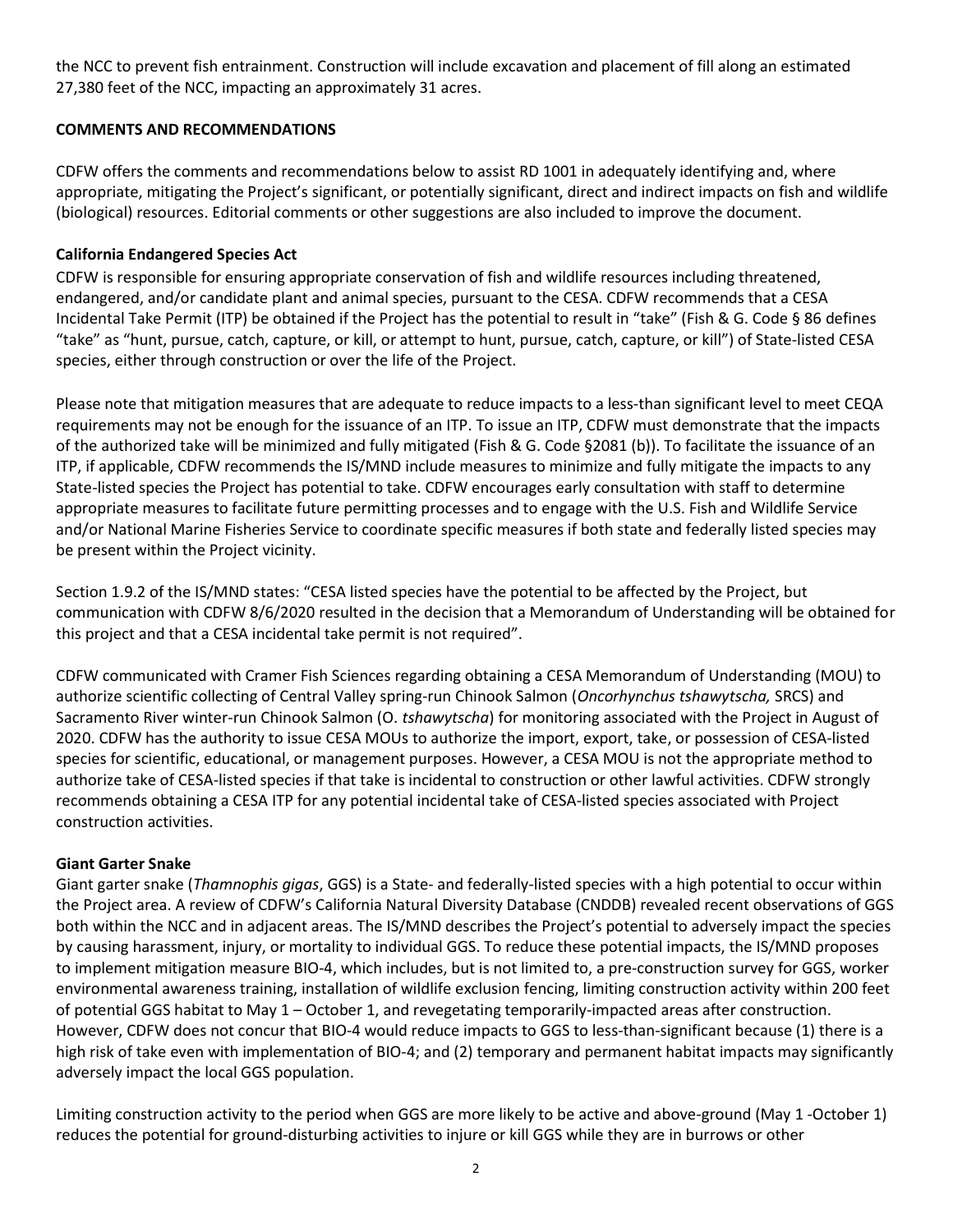underground refuges. However, even during the summer months GGS in terrestrial habitats may spend 60% or more of their time underground (Halstead 2015). The Project area is directly adjacent to two reserves, the Lucich North and Frazer North tracts, managed specifically for GGS by the Natomas Basin Conservancy. As result, the likelihood for GGS presence is high. Due to the high likelihood that GGS is present in the area and the extent of the Project's proposed excavation and fill within and adjacent to GGS habitat, there is a high risk of take even during implementation of minimization measures, like the installation of exclusion fencing.

Mitigation Measure BIO-4 proposes relocation of GGS if any are found. "Catching" for the purpose of relocation falls within definition of "take" as defined by Section 86 of the Fish and Game Code. As such, to comply with CESA,the Project must have an appropriate CESA take authorization in addition to the federal 10(a)(1)(A) recovery permit for the GGS biologist to handle or relocate GGS. Mitigation Measure BIO-4 only vaguely describes relocation of GGS to "suitable habitat that is outside the exclusion area, but adjacent to, the Action Area." The majority of the Natomas Bain is considered "suitable habitat" for GGS, so CDFW recommends a more specified and biologically appropriate relocation area be identified and included within the larger project area described in the IS/MND.

CDFW strongly recommends RD 1001 obtain a CESA ITP authorizing incidental take of GGS associated with the Project.

The IS/MND does not include a detailed analysis of the Project's impacts to GGS habitat, but based on the Project description, CDFW expects that the Project will impact a significant amount of GGS habitat over the course of construction. Temporary impacts to GGS habitat may significantly adversely affect the species by reducing available habitat for foraging, basking, burrowing, cover, dispersal, and other activities during Project construction. In addition, planting riparian vegetation is likely to permanently reduce the suitability of areas of GGS habitat by increasing shading and reducing basking areas. To offset both temporal impacts and permanent impacts to GGS habitat, CDFW recommends the IS/MND include a plan to conserve, enhance, restore, and/or create GGS habitat on or near the Project area. Habitat mitigation may also include purchase of GGS credits from a CDFW-approved mitigation or conservation bank.

## Swainson's Hawk

Swainson's hawk (Buteo swainsoni, SWHA) is a State-listed threatened species that the IS/MND identifies as present within the Project area. The IS/MND states that the Project includes removal of select large trees which may be used by SWHA for nesting, and proposes to implement mitigation measure BIO-6, which includes preconstruction nesting surveys and protection of trees observed to contain active nests, to avoid removal of active nesting trees and construction-related disturbance. CDFW does not concur that mitigation measure BIO-6 is sufficient to reduce potential Project impacts on SWHA to less than significant because (1) the timing of the surveys could result in nests being missed; and (2) the measure does not address potential removal of historic nesting trees that do not support active nests at the time of construction.

The effectiveness of Swainson's hawk nesting surveys are highly dependent on the time of year in which they are conducted. For example, nests are particularly difficult to locate during late spring (approximately April 21 to June 10) because most trees are fully leafed out, reducing nest visibility, and visible Swainson's hawk activity around the nest is typically minimal, with females brooding and males spending hours foraging away from the nest. A preconstruction survey conducted within 10 days of the start of construction, as proposed in the IS/MND, is therefore likely to miss instances of nesting if construction is scheduled to start between May 1 and June 20. Furthermore, nests may be missed circumstantially even by experienced surveyors during optimal survey periods. To avoid missing instances of nesting, CDFW recommends RD 1001 require nesting surveys in at least the two survey periods immediately prior to the start of construction, following the timing, methodology, and number of surveys described in the Swainson's Hawk Technical Advisory Committee's 'Recommended Timing and Methodology for Swainson's Hawk Nesting Surveys in California's Central Valley' (Swainson's Hawk Technical Advisory Committee 2000). If an active Swainson's hawk nest is found during project surveys, CDFW recommends the IS/MND state that RD 1001 will consult with CDFW and comply with CESA through avoidance or if avoidance is not possible, will obtain take authorization prior to implementation of any activities that could disturb occupied SWHA nests or remove nesting trees. Unless take authorization is obtained, RD 1001 must fully avoid all take of Swainson's hawk. In addition to buffers described in the IS/MND, avoidance can include but should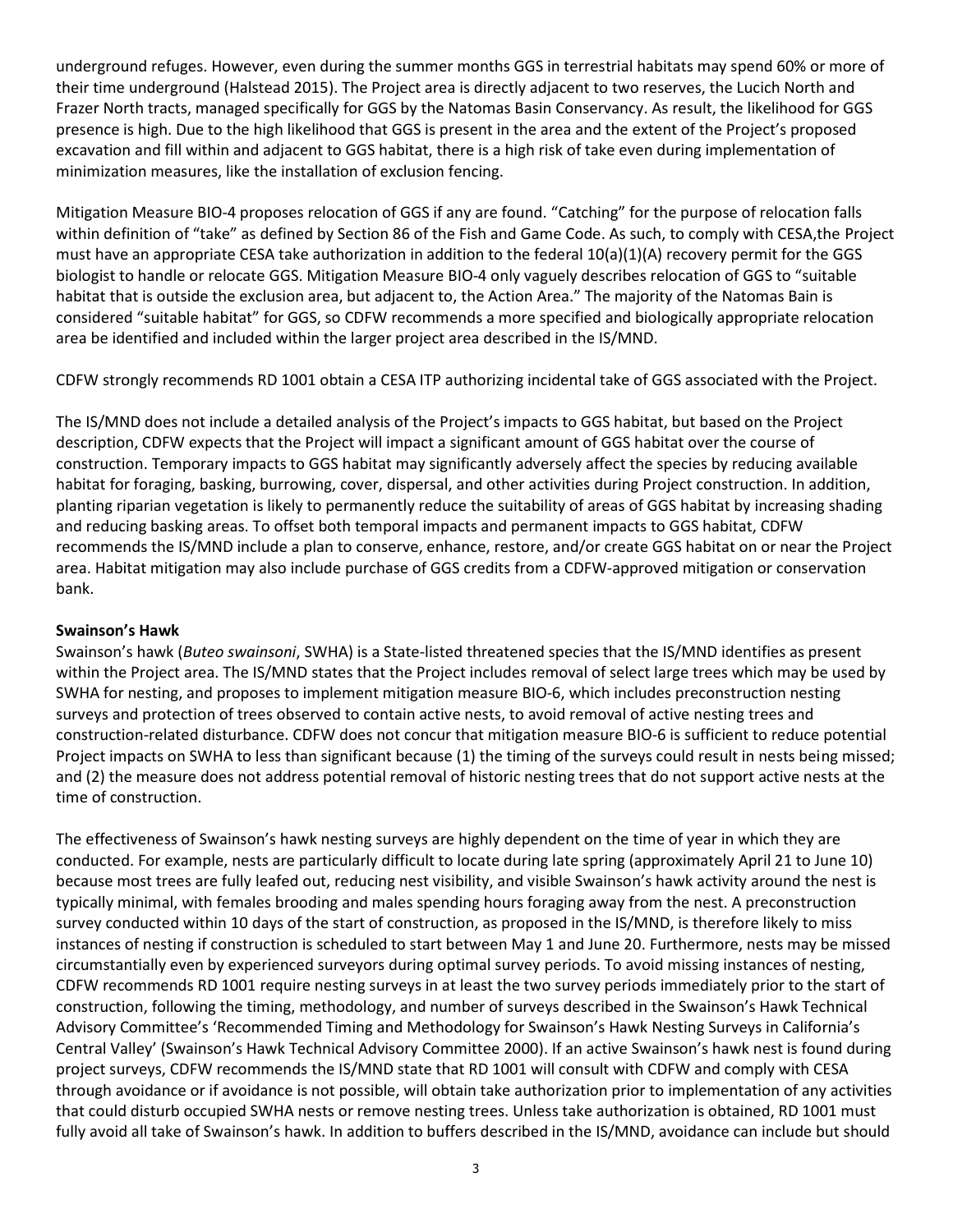not be limited to monitoring of the nest to observe any adverse behavior as a result of the Project; ensuring staging, storage, and employee break areas are located at least 1000 feet from any active nests; shielding or avoiding use of night lighting; and implementing a dust control program.

SWHA often but do not always reuse nesting trees (Gilmer and Stewart 1984). While SWHA in the Natomas Basin typically prefer to nest in large valley oaks (Quercus lobata), cottonwoods (Populus fremontii) and Goodding's black willow (Salix gooddingii), they will often nest in smaller trees due to the lack of larger trees (Estep 2001). Because suitable nesting trees are a limited resource, the removal of a historic or active nesting tree may have a significant adverse impact on SWHA even if the tree does not support an active nest at the time of removal. To determine the Project's potential impacts on historic nesting trees, CDFW recommends RD 1001 consult with the Natomas Basin Conservancy to obtain SWHA nesting records. CDFW recommends all historic and active nesting trees be avoided. If the Project must remove nesting trees, CDFW recommends the IS/MND include a way to mitigate the loss of SWHA habitat through a species-specific habitat enhancement, conservation, or restoration plan, and/or purchase of SWHA credits from a CDFW-approved mitigation or conservation bank.

# Nesting Birds

Mitigation Measure BIO-5 describes preconstruction surveys and monitoring for nesting birds. CDFW does not concur that mitigation measure BIO-5 is sufficient to reduce potential Project impacts on nesting birds to less than significant because riparian habitat in the Project area and adjacent high quality foraging habitat have the potential to support a diverse set of migratory and resident birds which could be impacted during Project implementation. CDFW recommends a more robust nesting bird survey measure to properly assess nesting bird activity and respond appropriately in accordance with the Fish and Game Code if nesting birds are observed. CDFW recommends the following text replace Mitigation Measure BIO-5:

"Focused surveys for active nests of such birds shall be conducted by a Qualified Biologist no greater than three (3) days prior to the beginning of project-related activities. Surveys shall be conducted throughout the project site, in staging, storage and soil stockpile areas. The minimum survey radii surrounding the work area shall be the following: i) 250 feet for passerines; ii) 500 feet for small raptors such as accipiters; iii) % mile for larger raptors such as buteos. Surveys shall be conducted at the appropriate times of day, during appropriate nesting times, and shall concentrate on areas of suitable habitat. If a lapse in project-related activities of 14 days or longer occurs, another focused survey will be required before Project activities can be reinitiated.

If nesting birds are found, the Qualified Biologists shall develop a bird avoidance and minimization plan. The plan may consist of typical avoidance and minimization practices such as nest-specific buffers, biological monitoring, or changes to the project schedule depending on the species of bird and time of year. Any no work buffer area(s) shall be fenced or flagged off from work activities and avoided until the young have fledged, are feeding independently, and are no longer using the nest as determined by the Qualified Biologist. If nesting birds are showing signs of distress or disruptions to nesting behaviors, then the Qualified Biologist shall determine the appropriate change in response (e.g. buffer increase, temporary construction stop, etc.) until no further interruptions to breeding behavior are detectable."

## OTHER COMMENTS

The Project is adjacent to the Natomas Basin Habitat Conservation Plan (NBHCP). Although the IS/MND states that the Project would have no impact on the NBHCP because most of the Project work will be done on the north bank of the NCC while the NBHCP only covers the south bank, CDFW is concerned that the Project's construction may indirectly impact the NBHCP's nearby reserve lands. Because the NBHCP is currently in implementation, CDFW recommends that RD 1001 ensure that implementation of the Project does not impede the NBHCP's ability to meet its permit conditions, biological goals and measurable objectives. To do this, CDFW recommends RD 1001 independently coordinate with the three adjacent land use entities under the NBHCP to inform the final environmental review and design of the Project: Reclamation District 1000 (RD 1000), the Sacramento Area Flood Control Agency (SAFCA), and the Natomas Basin Conservancy (TNBC), all of which manage land in the vicinity of the Project.